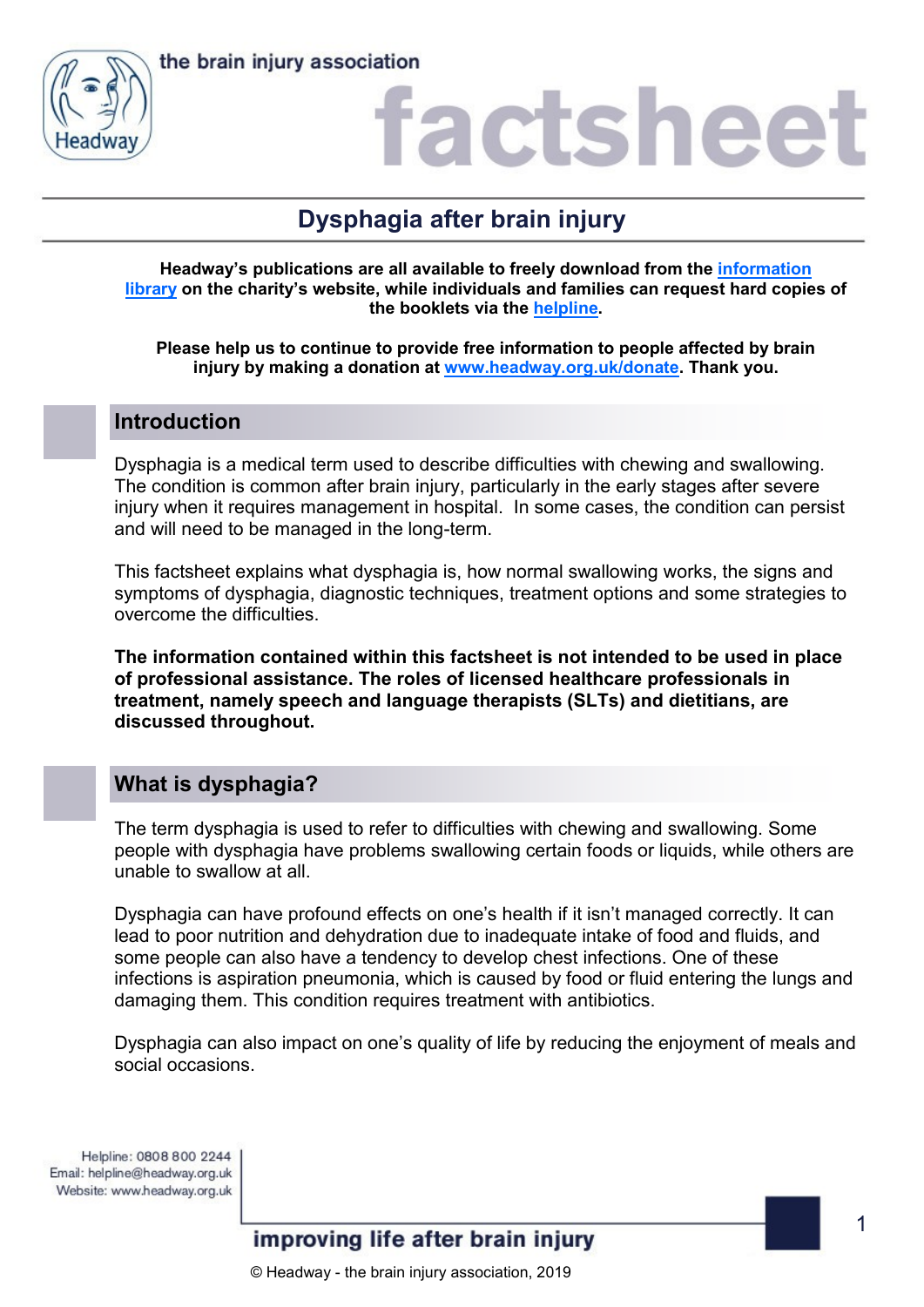



## iactsheet

## **Signs and symptoms of dysphagia**

Some of the signs and symptoms of dysphagia include:

- Difficulty swallowing **Coughing**
- 

**Choking** 

Drooling

Weak/absent voice

- Weight loss
- Leaving food at mealtimes •
- Eating very slowly
- Bringing food back up
- Wet/gurgly voice
- **Dehydration**
- Pain when swallowing
- A feeling of food being stuck in the throat
- Frequent chest infections (e.g. aspiration pneumonia)
- Changes in breathing patterns while eating or drinking
- Pooling (holding food or fluid in the mouth without swallowing)

### **It is important to visit a GP as soon as possible if any of these symptoms are recognised.**

### **The normal process of chewing and swallowing**

Normal chewing and swallowing is a complicated process involving both conscious and subconscious areas of the brain, such as the swallowing centres in the motor cortex and brain stem, the cranial nerves and many other nerves and muscles.

Understanding how this process occurs can help with understanding how problems can develop. Normal chewing and swallowing can be understood as occurring in the following stages:

- **Stage 1: Oral preparatory stage** The anticipation, sight, smell and taste of food stimulates appetite, triggering the production of saliva, which helps to prepare for the process of chewing.
- **Stage 2: Oral stage** The lips are sealed and the tongue, cheeks, soft palate and teeth combine to chew the food to make a soft bolus (a small, round mass). The tongue moves the bolus to the back of the mouth to trigger swallowing.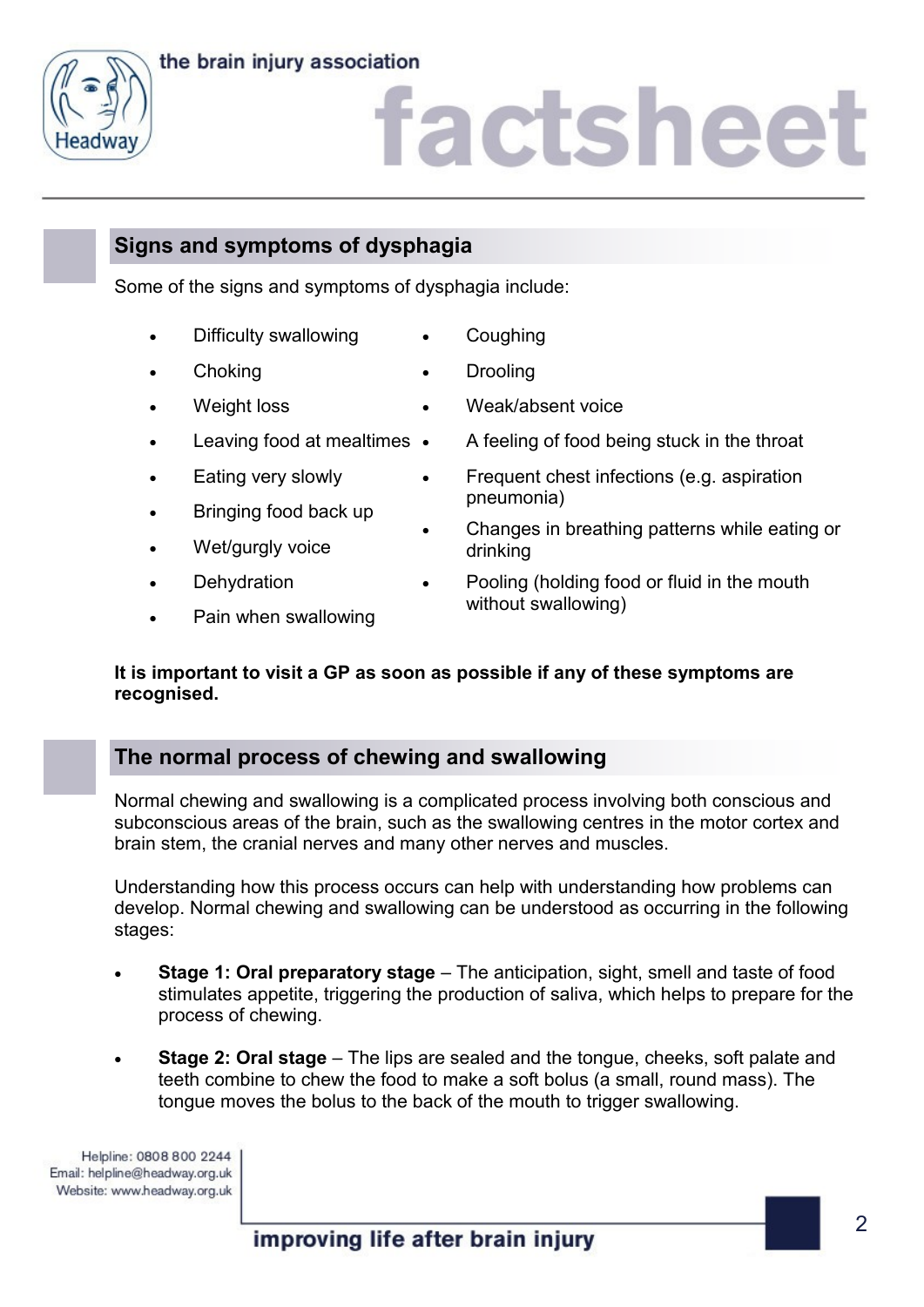

the brain injury association

# factsheet

- **Stage three: Pharyngeal stage** Once the bolus reaches the area at the top of the throat called the pharynx, muscles automatically contract to allow swallowing to occur. Two tubes called the trachea and oesophagus emerge from the pharynx. The trachea passes air to the lungs and the oesophagus passes food to the stomach. Parts of the throat called the larynx and epiglottis close during swallowing to prevent food going down the trachea into the airways and lungs.
- **Stage four: Oesophageal stage** The valve at the top of the oesophagus opens and the surrounding muscles contract automatically, pushing food down towards the stomach. This usually occurs within seconds, depending on the texture and consistency of food, but can sometimes take longer, such as when swallowing a pill.

### **Dysphagia after brain injury**

Following brain injury, it is most likely that stages one to three of the normal chewing and swallowing process will be affected (see section '*The normal chewing and swallowing process*'). These two types of dysphagia are:

- **Oral dysphagia**  This refers to difficulties with chewing, and controlling food and drink in the mouth. This includes being unable to close the lips, move the tongue and transfer food to the back of the mouth before it is safe to swallow.
- **Pharyngeal dysphagia**  This refers to difficulties with swallowing food and drink. Food may 'go down the wrong way' and become caught in the throat or enter the airway and lungs. This is known as aspiration (and can lead to aspiration pneumonia).

This can be a direct result of damage to the main swallowing centres of the brain or to the nerves, muscles and pathways in the head, face and neck, which are involved in this process. Therefore, depending on the location and severity of the brain injury, the problems and symptoms experienced will vary from person to person.

It can also be influenced by other effects of brain injury. For example, if the senses of taste and smell are impaired then the oral preparatory stage will be affected, as the production of saliva will not be stimulated. This stage can also be affected by severe cognitive issues, for instance, people may not understand what food is or have an awareness that they are about to eat.

The effects of brain injury can also mean that people might be unaware of problems such as food going down the wrong way, because their choking reflex doesn't work. This is known as silent aspiration and is one of the reasons why aspiration pneumonia can occur.

Helpline: 0808 800 2244 Email: helpline@headway.org.uk Website: www.headway.org.uk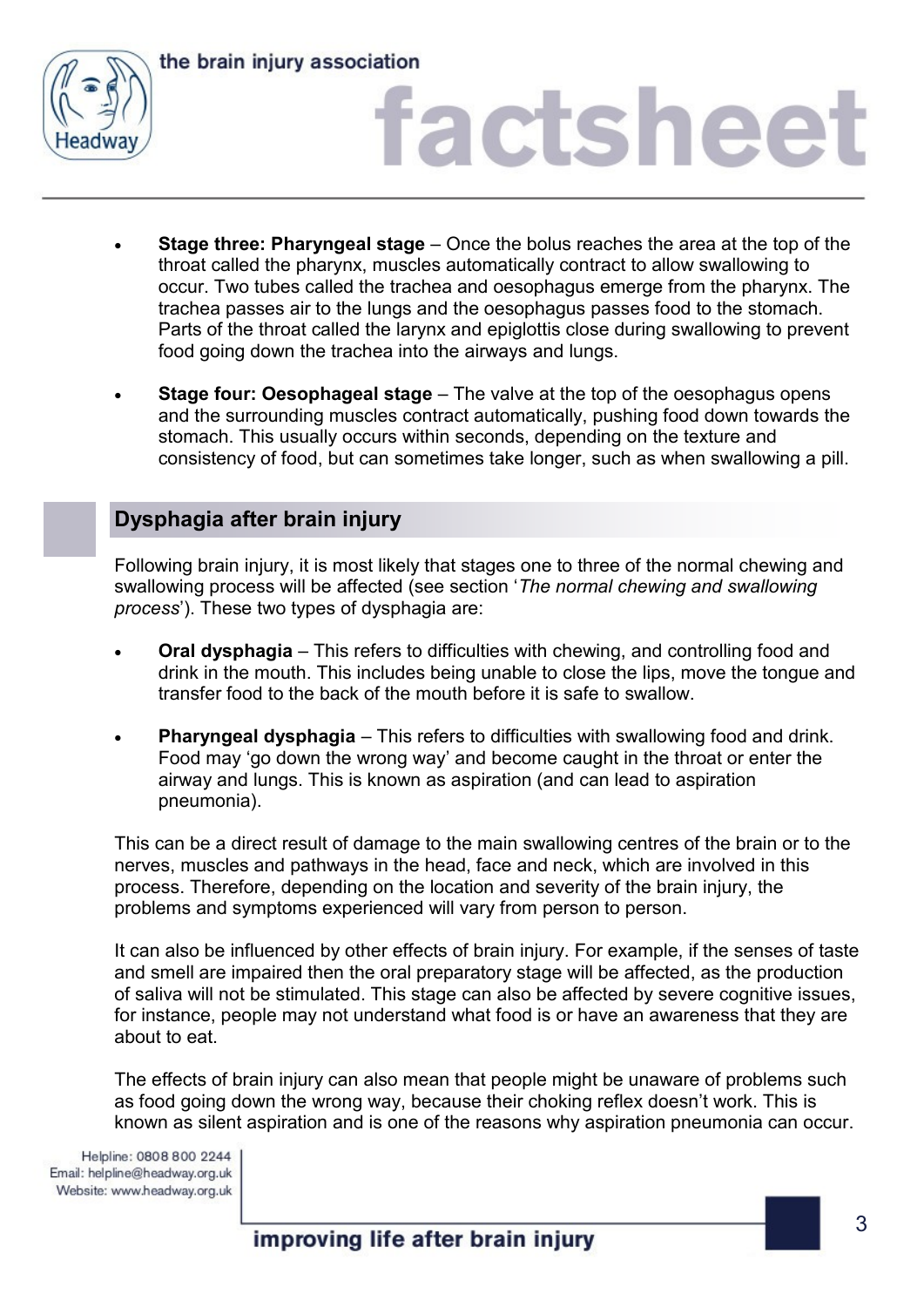



# factshee<sup>®</sup>

## **Diagnosing dysphagia**

Doctors, SLTs and dietitians with expertise in dysphagia will often carry out a range of assessments in order to diagnose the condition. The evaluation will likely include a complete medical history, physical examination, followed by a variety of tests to determine the type of dysphagia and the nature of the patients swallowing difficulties.

The tests most frequently performed (in the order they tend to be used) include:

- **Hydration assessment**  The patient's level of hydration is assessed by taking blood or urine samples. This is to ensure the patient is not dehydrated.
- **Malnutrition screening** Various screening tools may be used. However, these usually involve measuring the patient's height and weight to calculate body mass index (BMI), asking about unplanned weight loss and any illnesses, and carrying out blood tests.
- **Bedside swallow test** A specialist will look at the condition of the patient's teeth, lips, jaw, tongue, cheeks and soft palate. The patient may need to move these areas in certain ways or make certain sounds. If appropriate, the patient will be tested on their ability to swallow a series of substances. They could range from water, thicker liquids, pureed foods, soft foods and regular foods.
- **Videofluoroscopy**  This test takes place in the X-ray department. The patient will be given a small amount of liquid barium to swallow, which is a non-toxic chemical that coats the inside of the oesophagus and shows up on X-rays. The solution is often fruit flavoured so it doesn't taste too bad. The patient will then be asked to swallow different types of food and drink of different consistencies. As various substances are swallowed, there will be an examination of the mouth and throat on an X-ray machine. The machine provides a moving image of the patients swallowing in real time, allowing any problems to be studied in detail.

### **There are usually few side effects to this procedure, although liquid barium may cause trouble with bowel movements.**

**Barium swallow test** – This variation of Videofluoroscopy also involves drinking a small amount of barium solution. X-ray pictures are taken as the liquid is swallowed, which enables the specialist to see the movement of the muscles in the oesophagus. The test is less commonly used because it gives still pictures rather than a film.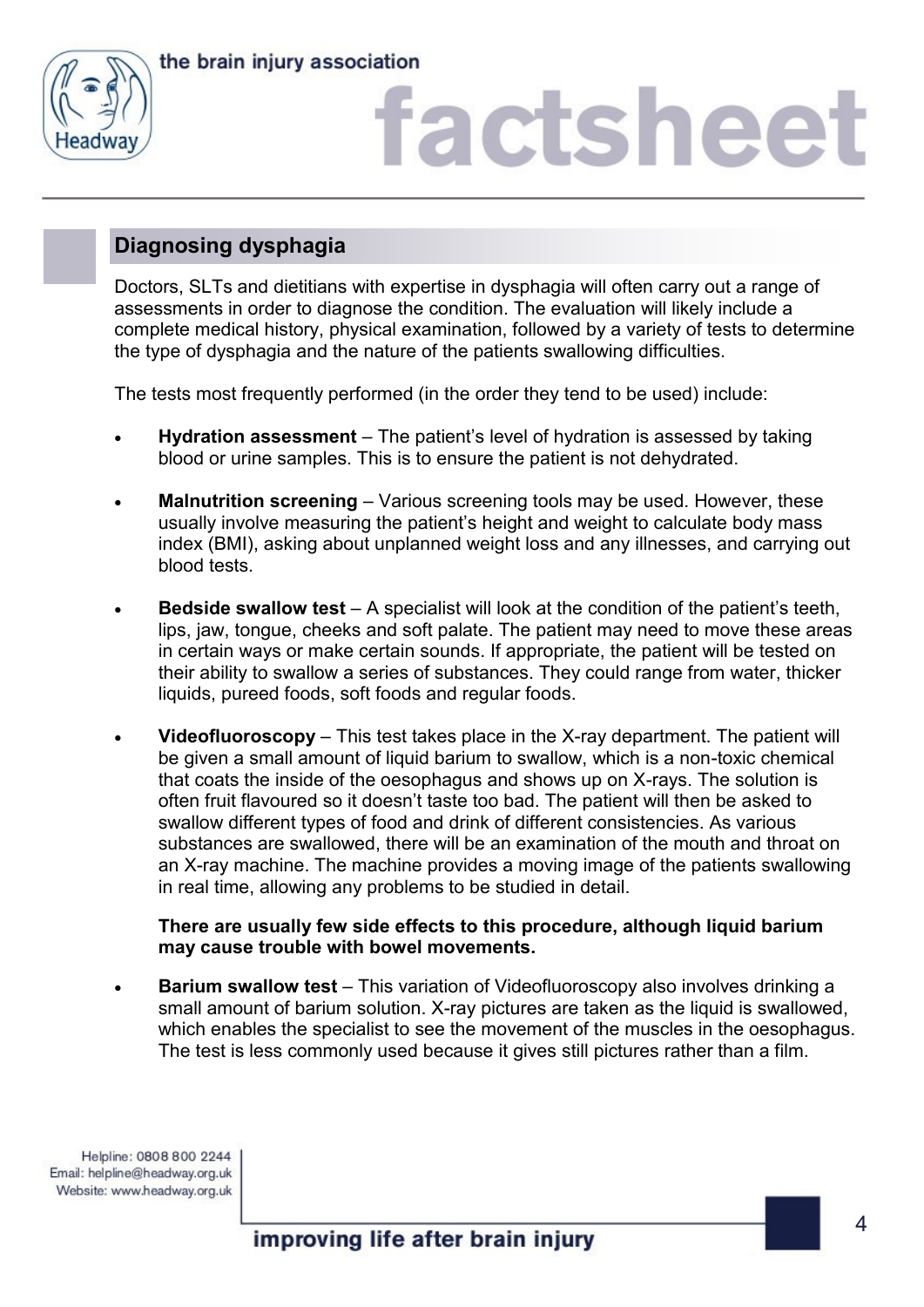



# factsheet

 **Fibreoptic endoscopic evaluation of swallowing (FEES)** – An endoscope (a long, thin, flexible tube with a light and a camera on the end) may be inserted into the patient's nostril. Once in position, the specialist can view images of the back of the throat and upper airways to identify any blockages or problem areas, often while the patient performs some swallowing tasks.

**The patient may be given a local anaesthetic spray into the nose. However, since the endoscope doesn't go as far as the throat, it will not cause retching.**

**If someone is experiencing chewing and swallowing difficulties at home, GPs will be able to carry out an initial assessment and if appropriate, will provide onward referral for specialist treatment, for example, to a SLT.**

## **Treatment for dysphagia**

Following a diagnostic swallowing evaluation, an individualised treatment programme will be recommended to the patient. Treatments will vary depending on the type and severity of the patient's problems. However, for all patients the main treatment goals are:

- 1. To improve swallowing functions,
- 2. To reduce the risk of aspiration (and any infections), and
- 3. To improve the nutritional status of the affected individual.

The treatments most often used include (but are not limited to):

- **Therapy**  A SLT can provide swallowing exercises and strategies to help strengthen the muscles or stimulate the nerves in the mouth and neck which are used for chewing and swallowing.
- **Diet modification** Dietitians can recommend various dietary changes, which may include thickening liquids, eating purees or taking nutritional supplements. Taking supplements may be difficult if swallowing tablets is a problem but a dietitian will be able to provide advice on these issues.
- **Feeding tubes**  In the early stages of care or for those with severe, long-term dysphagia, feeding tubes are often placed to support patients who cannot maintain adequate nutrition (food, fluids and medicines) through oral intake.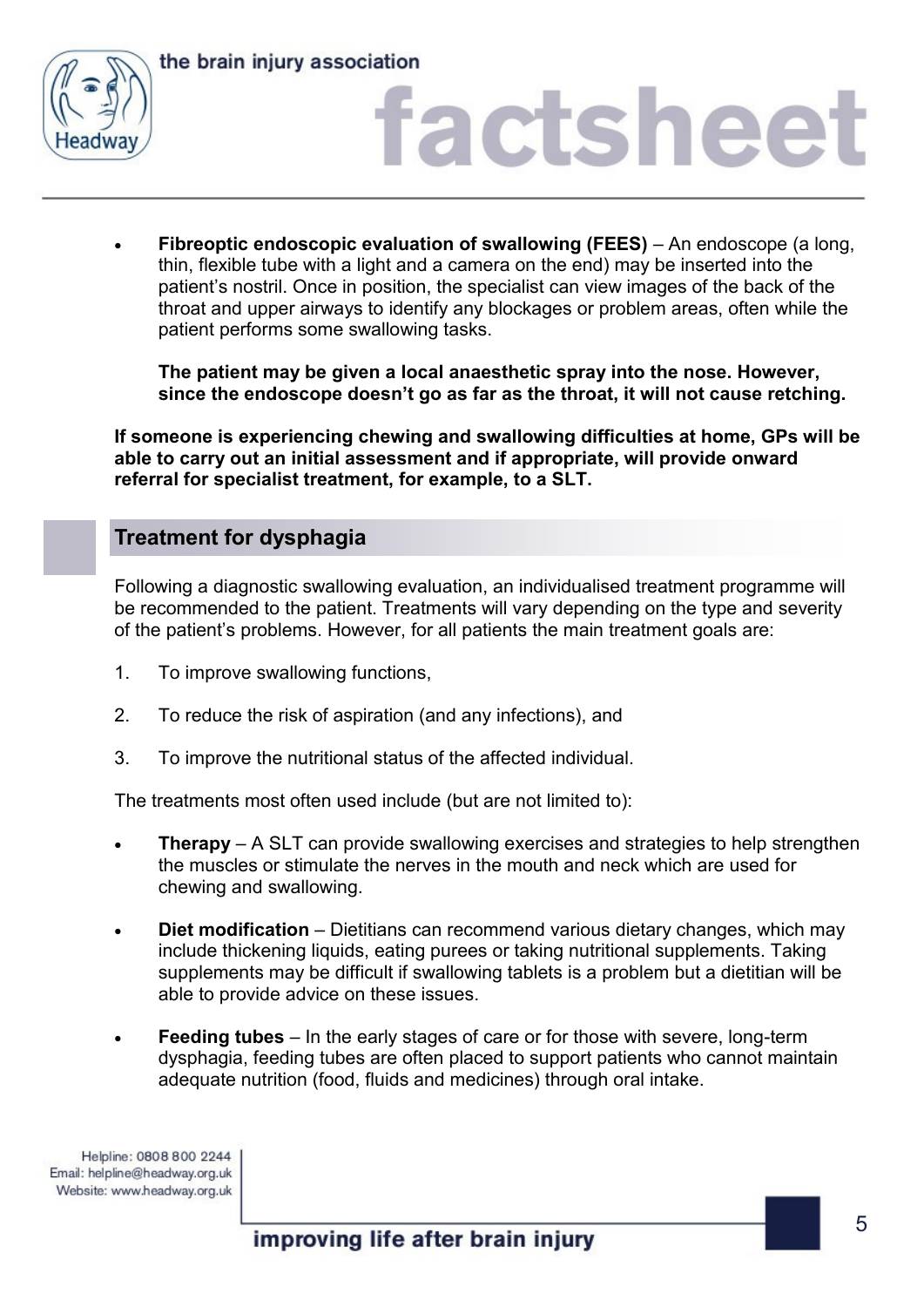



## factsheet

There are different types of feeding tubes available. The most common ones are:

- **Nasogastric (NG) tube**  The NG tube is passed down the nose and down into the stomach. It is designed for short-term use (four to six weeks), usually in the initial stages of treatment for swallowing difficulties.
- **Percutaneous Endoscopic Gastrostomy (PEG) tube** PEG is a surgical procedure where a tube is placed directly through the abdominal wall into the stomach. An endoscope (narrow camera) is passed down the throat into the stomach to help direct the placement. It is designed for long-term use and is held in the stomach by a soft disc.
- **Radiologically Inserted Gastrostomy (RIG) tube**  RIG is a surgical procedure where a tube is placed through the abdominal wall into the stomach using X-ray guidance. The most common type of RIGs are balloon gastrostomy tubes, which are held in the stomach by a balloon. They are also designed for long-term use.

If a feeding tube is required on a long-term basis, the brain injury survivor, their family and carers can be trained on caring for the tube and administering the food, fluid and medication, either at hospital or in the community. It is important to note that feeding tubes can be removed should the ability to maintain adequate oral intake return.

**Treatment options should always be discussed with registered professionals who are trained in dealing with dysphagia.** SLTs and dieticians are available in most hospitals, as well as in private practices. Details of directories that list those in private practice can be found in the '*Useful organisations*' section of this factsheet. Community services are also available in many areas and can be obtained from a GP or by selfreferral.

### **Strategies to cope with dysphagia**

In addition to various treatments and therapies, the following strategies can help to compensate for swallowing difficulties.

**It is important to discuss the strategies with a trained professional before implementing them into one's routine. This is particularly important for anyone who requires non-oral nutrition.**

**Maintain an upright position during and after eating – It can help with the** swallowing and digestion process to be positioned upright during a meal and for 30 to 60 minutes afterwards. This applies to both foods and fluids taken orally, as well as to PEG feeds.

Helpline: 0808 800 2244 Email: helpline@headway.org.uk Website: www.headway.org.uk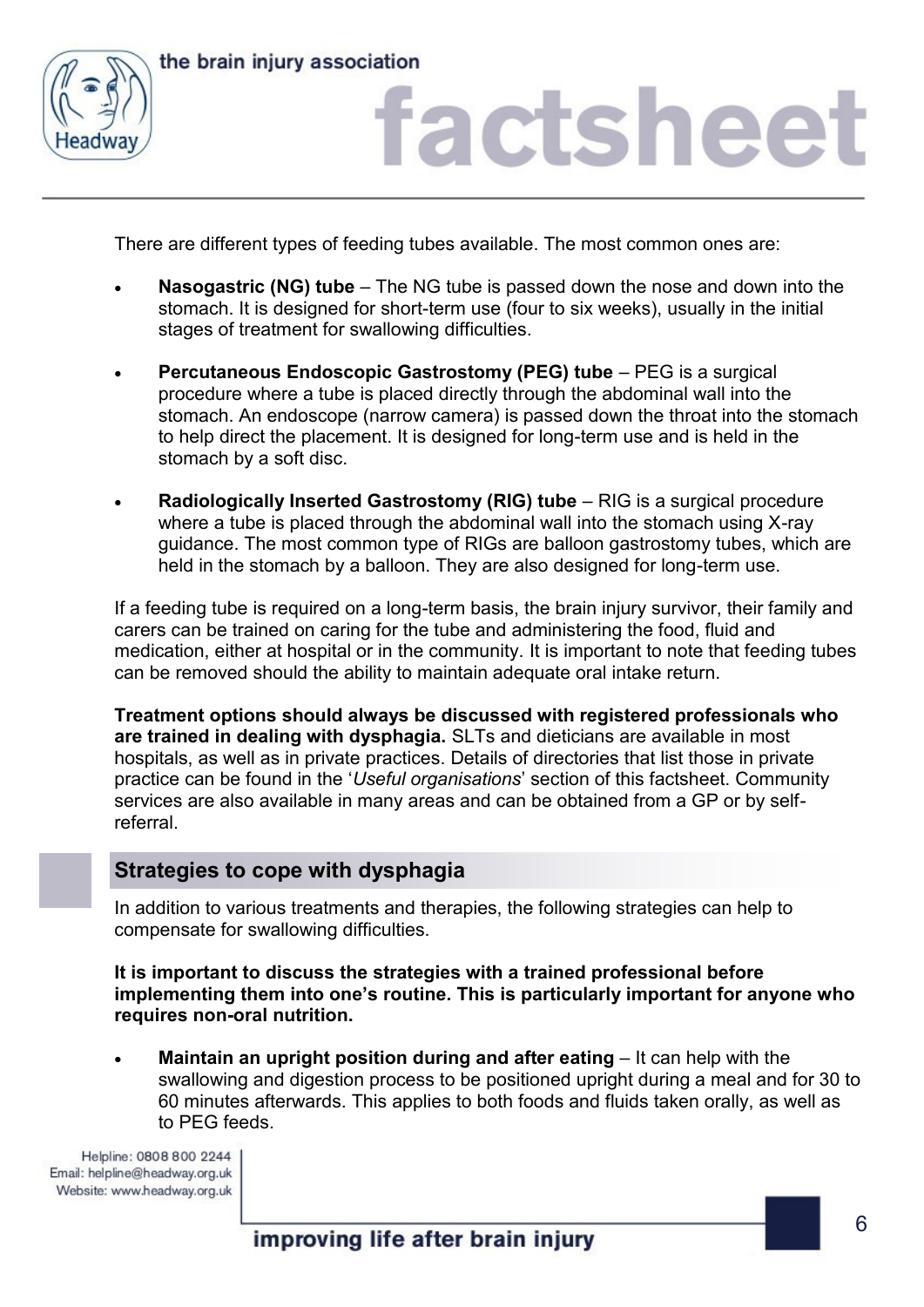

the brain injury association

# factsheet

- **Make food more appetising**  For people who have difficulty with the first stage of swallowing (see section '*The normal process of chewing and swallowing*'), making food look and smell good can make swallowing easier by triggering the production of saliva.
- **Use specialist equipment**  Items of equipment, such as one-way drinking straws and weighted cups, are available which can help with eating and drinking difficulties.

**Certain types of equipment will not be suitable for everyone and these should only be recommended following a swallowing evaluation with an appropriate professional (see section '***Diagnosing dysphagia***').**

- **Maintain good oral hygiene**  Those with dysphagia should keep the mouth clean and free of bacteria, especially before and after mealtimes. This is to reduce the risk of aspirating harmful bacteria and any fluid which may be pooling in the patient's mouth. It is also important to remove any debris from the mouth after meals that could pose a choking risk and the development of plaque.
- **Eat with other people**  Eating with someone who understands the patient's swallowing difficulties can help the person to eat, or can help if choking occurs**.**
- **Eat in the right environment**  It can help to eat in a setting the person is comfortable in and with few distractions. For example, turning off the TV can help them concentrate on the task at hand.
- **Eat while awake and alert**  Co-ordination can be impaired by tiredness so it is advisable to eat when feeling alert. This also helps with maintaining an upright posture before and after meals.
- **Eat at the right pace** It is important not to eat too quickly and to chew thoroughly. SLTs can help to decide the right pace for each individual.

### **Other issues to consider**

- **Eating at restaurants**  Many restaurants will prepare meals to meet the needs of people with dysphagia. Requirements should be discussed with the restaurant in advance. It may also be helpful to request to sit in a private area of the restaurant if someone feels uncomfortable eating in public.
- **Taking medication**  Some forms of medication can be dangerous for people with dysphagia. For example, tablets with outer casings can be difficult to swallow.

Helpline: 0808 800 2244 Email: helpline@headway.org.uk Website: www.headway.org.uk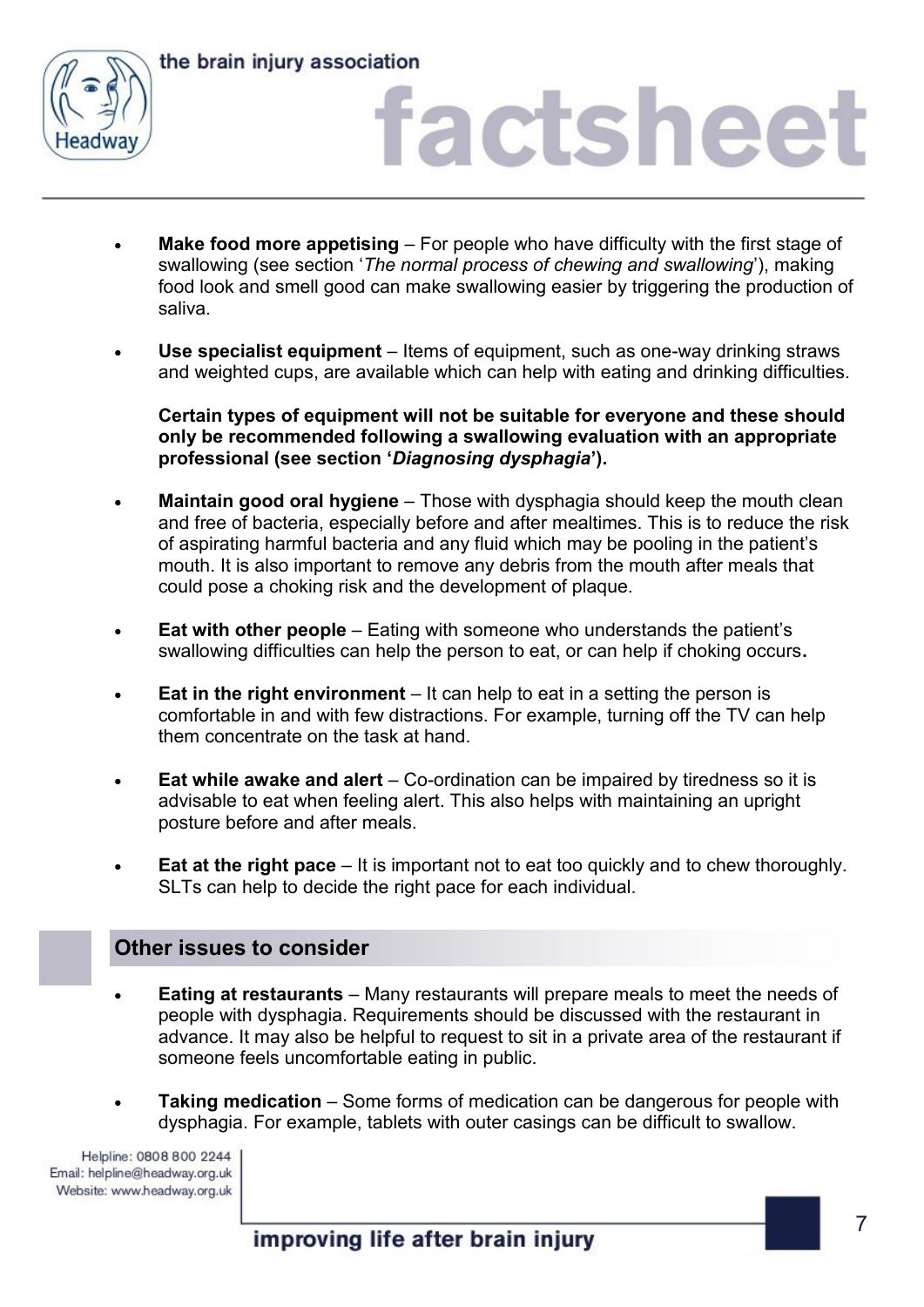



## factsheet

However, the outer casing should never be removed and the tablets should not be crushed. It is extremely important to discuss dysphagia issues with the doctor when medication is prescribed.

## **Conclusion**

The process of chewing and swallowing is complex, involving many different areas of the brain, as well as numerous muscles and nerves of the head, face and neck. Injury to any part of this system can lead to dysphagia.

Dysphagia can have serious effects on health and quality of life. If not managed correctly, it can lead to deterioration in health, as well as in social participation, leading to low mood and loss of confidence. It is therefore important to diagnose the form of dysphagia swiftly, and to treat it effectively. SLTs and dietitians are usually the most appropriate professionals to do this.

**If you or someone you know are affected by any of the problems discussed in this factsheet, it is recommended that you speak to your GP and seek referral to an appropriate specialist as soon as possible.**

### **Useful organisations**

- **Association for Rehabilitation of Communication and Oral Skills** Tel: 01684 576795 Email: [admin@arcos.org.uk](mailto:admin@arcos.org.uk) Web: [www.arcos.org.uk](http://www.arcos.org.uk)
- **Association of Speech and Language Therapists in Independent Practice** Tel: 0203 002 3704 Email: [office@helpwithtalking.com](mailto:office@helpwithtalking.com) Web: [www.helpwithtalking.com](http://www.helpwithtalking.com)
- **The British Dietetic Association** Tel: 0121 200 8080 Email: [info@bda.uk.com](mailto:info@bda.uk.com) Web: [www.bda.uk.com](http://www.bda.uk.com)
- **Freelance Dietitians Specialist Group - part of The Association of UK Dietitians** Email: [admin@freelancedietitians.org](mailto:admin@freelancedietitians.org) Web: [www.freelancedietitians.org](http://www.freelancedietitians.org)

Helpline: 0808 800 2244 Email: helpline@headway.org.uk Website: www.headway.org.uk